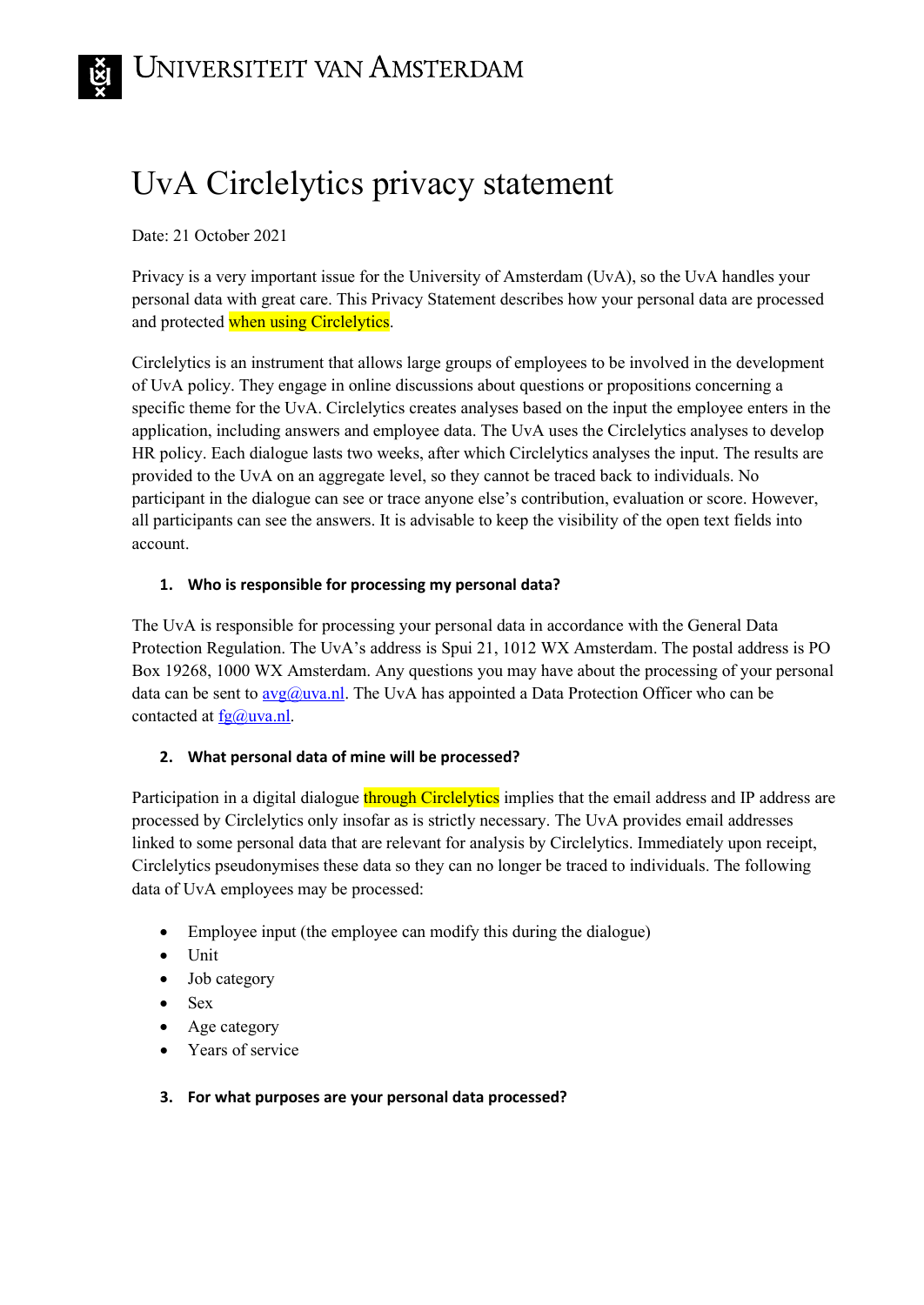Circlelytics uses these data to distinguish between the responses of different groups of employees when analysing dialogue, thus lending added significance to the responses. The result of the analysis is used to develop and monitor UvA policy.

### **4. What is the basis for this processing?**

The UvA processes your personal data on the basis of legitimate interest in the context of good employer practices.

### **5. Will my personal data be shared with third parties?**

The UvA exclusively shares your personal data with Circlelytics for the purposes described under 3. Circlelytics is a research agency that facilitates and analyses digital dialogues on behalf of the UvA. The results of this analysis are provided to the UvA on an aggregate level. Circlelytics is contractually bound to the Processor Agreement with the UvA, on the basis of which the privacy of employees and the security of data are safeguarded in various ways. This agreement also prohibits the distribution of personal data files.

### **Are my personal data transferred to countries outside the European Union?**

No, your personal data are not transferred to countries outside the European Union.

### **How are my personal data protected?**

The UvA takes organisational and technical measures to protect your personal data against unauthorised access, loss and any form of unlawful processing. The following privacy measures are applied:

- pseudonymisation of email addresses. When a dialogue is completed, the email addresses are immediately pseudonymised using an SHA256 hash
- encryption of personal characteristics
- an access control layer
- input from the dialogue is sent to the UvA via an anonymised Circlelytics database

### **For how long will my personal data be stored?**

We do not keep your personal data longer than necessary for the analysis of the dialogue and never longer than one month. Immediately upon receipt, personal data are pseudonymised by Circlelytics so that they cannot be traced back to individual employees.

### **What are my privacy rights?**

In accordance with the General Data Protection Regulation, you have the right to review the personal data collected by the UvA, to correct personal data containing factual errors, to have your personal data removed, to restrict the processing of your personal data and – under certain conditions – to object to the processing of your personal data and the right to transferability of your personal data.

If you wish to exercise these rights, please write to  $\frac{avg(a)wa.n!}{}$ .